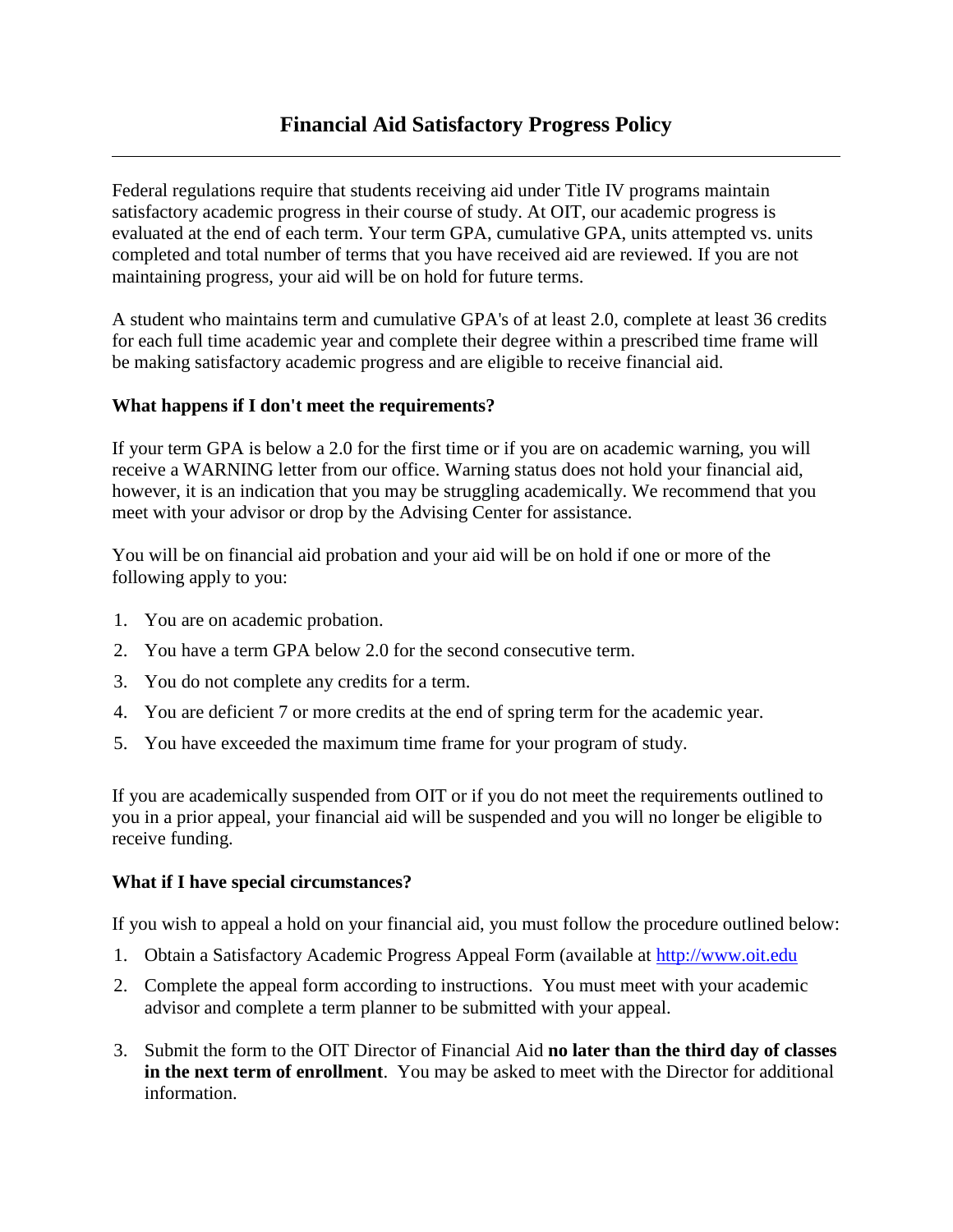- 4. If the Director of Financial Aid denies your appeal, you have the option of appealing to the Financial Aid Committee. Check the box on the Satisfactory Academic Progress Appeal Form if you would like your appeal forwarded to this committee.
- 5. In the event that your appeal is forwarded to the financial aid committee, you are strongly advised to appear in person. The financial aid office will contact you via your OIT e-mail address or phone to set up your appeal time. It is your responsibility to check your messages or contact the financial aid office to confirm your time.

## **Financial Aid Appeals Timeline**

It is your responsibility to meet with your advisor and provide any supporting documentation to the financial aid office in a timely manner. **No financial aid appeal will be considered after Tuesday, 5:00 pm of the second week of the term**.

The chair of the Financial Aid Committee convenes the committee to hear appeals only during the first two weeks of each term. The results of the appeals are normally available by noon on the next working day. All committee decisions are final. If the appeal is approved, the student may be given specific requirements that must be met in future terms in order to maintain financial aid eligibility.

### **What is the maximum time frame that I can receive financial aid?**

You may receive financial aid for nine terms of full time attendance to complete an associate degree, and 18 terms of full time attendance to complete the baccalaureate degree, even if you change majors. This time is pro-rated for part time students.

Special note: The Pre-Dental Hygiene (PDH), Pre-Nursing (PN) and the Pre-Medical Imaging Technology Programs (PMIT) are considered 1-year programs and the maximum time frame for financial aid is six terms.

### **If I'm doing poorly in a class, will I lose my financial aid if I withdraw?**

It is always better to withdraw from a class rather than fail. In both cases you may be in jeopardy of not completing enough credits over the course of the academic year, but an "F" grade will also lower your GPA.

#### **What about an incomplete?**

In general, if you complete the coursework by the end of the next term with a "C" or better, it will not adversely affect your aid eligibility. However, if you fail to complete any credits in a term, regardless if they are "F", "W", or "I", you are on financial aid probation.

### **How is a pass/fail course evaluated for satisfactory academic progress?**

Although pass/fail courses are not calculated in your GPA, they are counted toward the total credit hours you have attempted and completed.